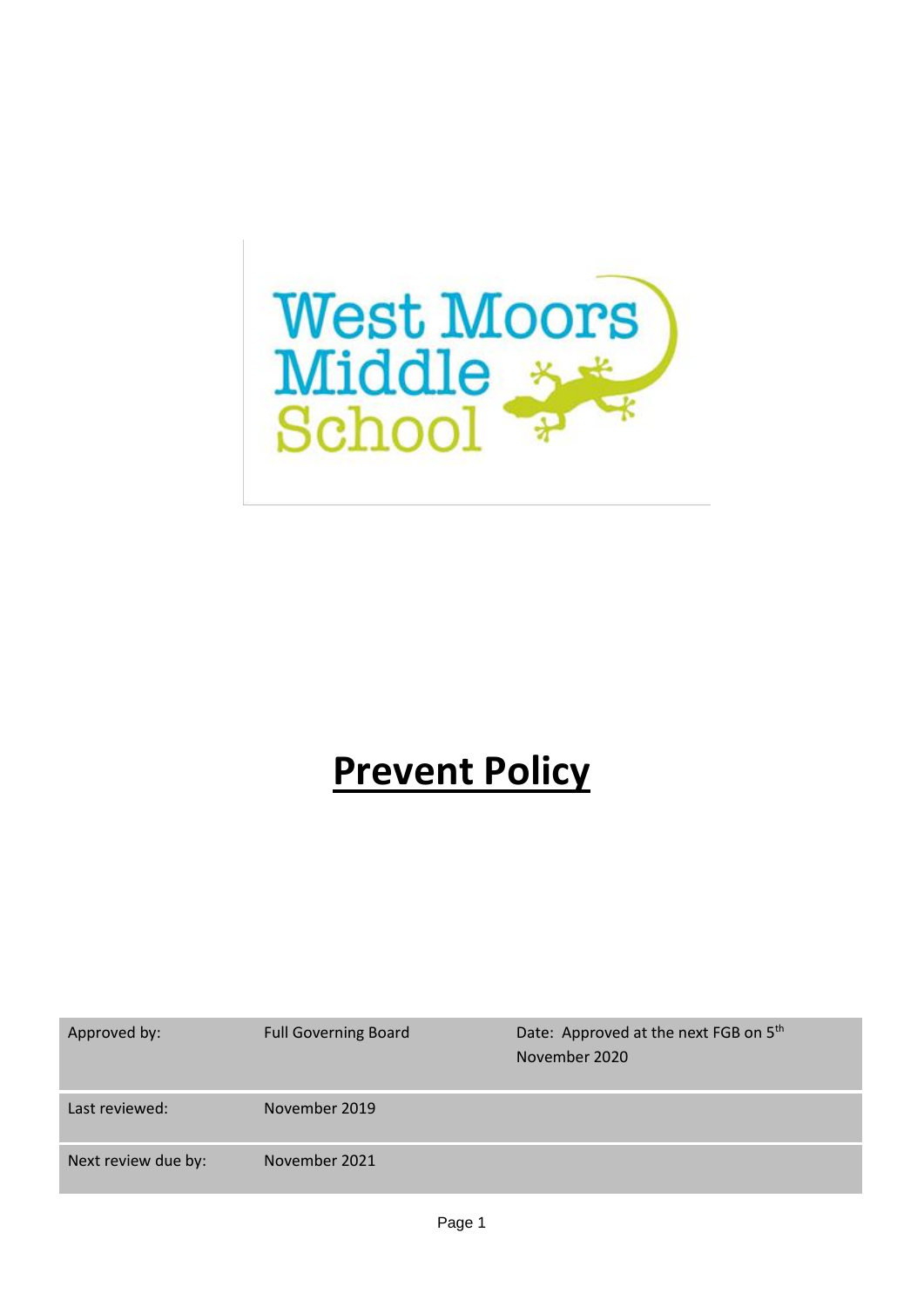**West Moors Middle School- Prevent leads:** Deborah Craddock, Deborah East and Kathryn Beavan

# **Background**

This 'Preventing Radicalisation Policy' is part of West Moors Middle School's commitment to keeping children safe. Schools have an important part to play in both educating children and young people about extremism and recognising when pupils start to become radicalised. In March 2015, new statutory duties were placed on schools by the Counter Terrorism and Security Act (2015) which means they must work to prevent children being drawn into extremism.

Safeguarding children is an important part of a school's work and protecting them from extremism is one aspect of that.

This policy should be read in conjunction with the schools Safeguarding (child Protection) policy. Safeguarding children is an important part of a school's work and protecting them from extremism is one aspect of that.

# **Definition**

For the purposes of this policy the definition of radical or extreme ideology is:

*"A set of ideas that could justify vilification or violence against individuals, groups or self".*

## **Ethos**

At West Moors Middle School we ensure that through our school vision, values, rules, curriculum and teaching we promote tolerance and respect for all cultures, faiths and lifestyles. The governing body also ensures that this ethos is reflected and implemented effectively in school policy and practice and that there are effective risk assessments in place to safeguard and promote students' welfare.

We have a duty to prepare our children for life in modern Britain and to keep them safe.

Pupils who attend our school have the right to learn in safety. We do not tolerate bullying of any kind and will challenge derogatory language and behaviour towards others.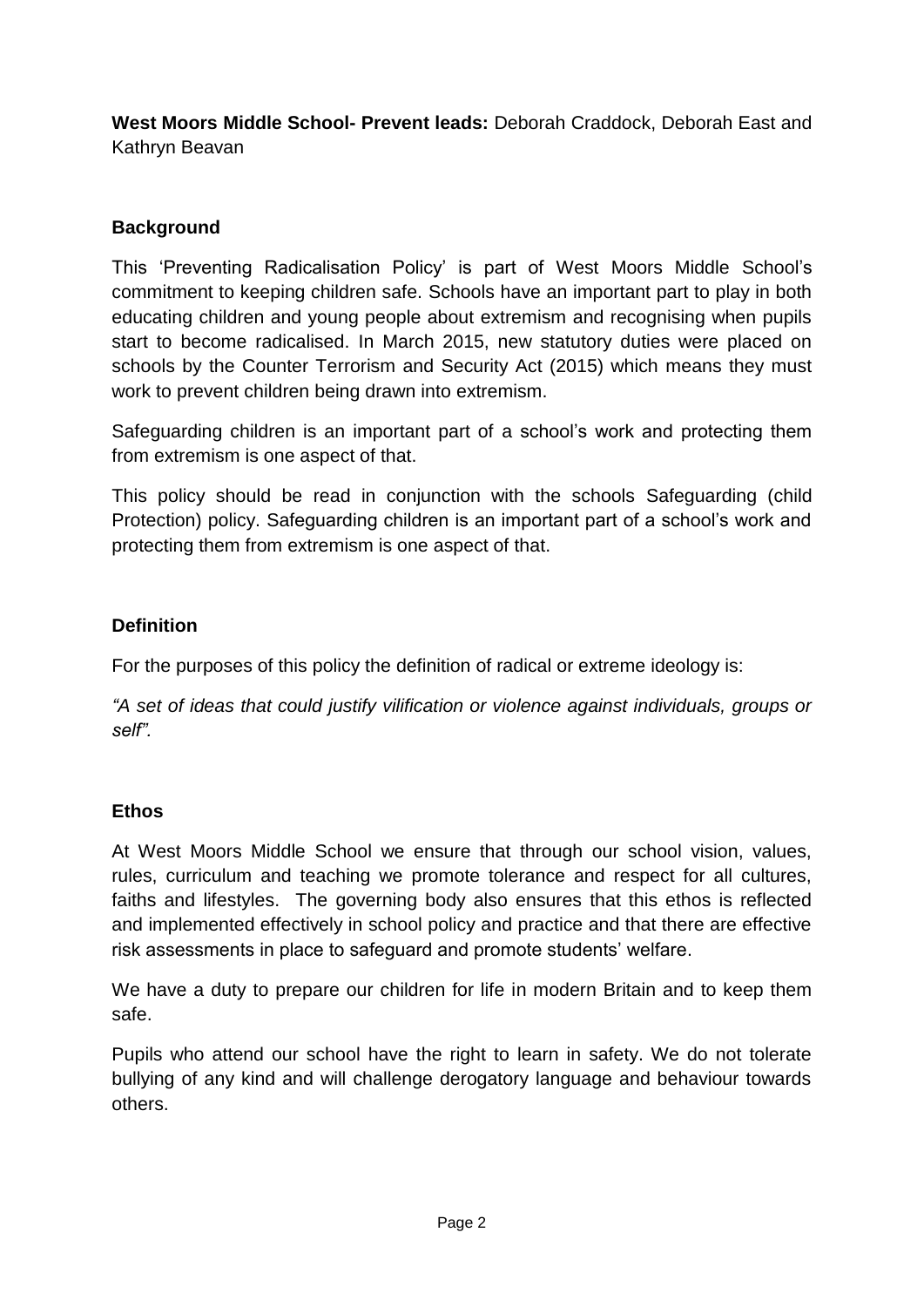# **Statutory Duties**

The duty to prevent children and young people being radicalised is set out in the following documents.

- Counter Terrorism and Security Act (2015)
- Keeping Children Safe in Education (2019)
- Prevent Duty Guidance (2015)
- Working Together to Safeguard Children (2018)

**Non-statutory Guidance** Departmental advice for maintained schools (DfE 2014)

- Improving the spiritual, moral, social and cultural development of pupils: supplementary information (DfE 2014)
- Promoting fundamental British values

## **Related Policies**

- *Child Protection policy*
- Lettings policy

#### **Definitions**

**Extremism** is defined in the 2011 Prevent strategy as vocal or active opposition to fundamental British values, including democracy, the rule of law, individual liberty and mutual respect and tolerance of different faiths and beliefs. We also include in our definition of extremism calls for the death of members of our armed forces, whether in this country or overseas.

**Radicalisation** refers to the process by which a person comes to support terrorism and extremist ideologies associated with terrorist groups.

**British Values** are democracy, the rule of law, individual liberty and mutual respect and tolerance of those with different faiths and beliefs.

## **Roles and Responsibilities**

## **Role of the Governing Body**

It is the role of the governing body to ensure that the school meets its statutory duties with regard to preventing radicalisation.

The governing body has a nominated person who will liaise with the headteacher and other staff about issues to do with protecting children from radicalisation.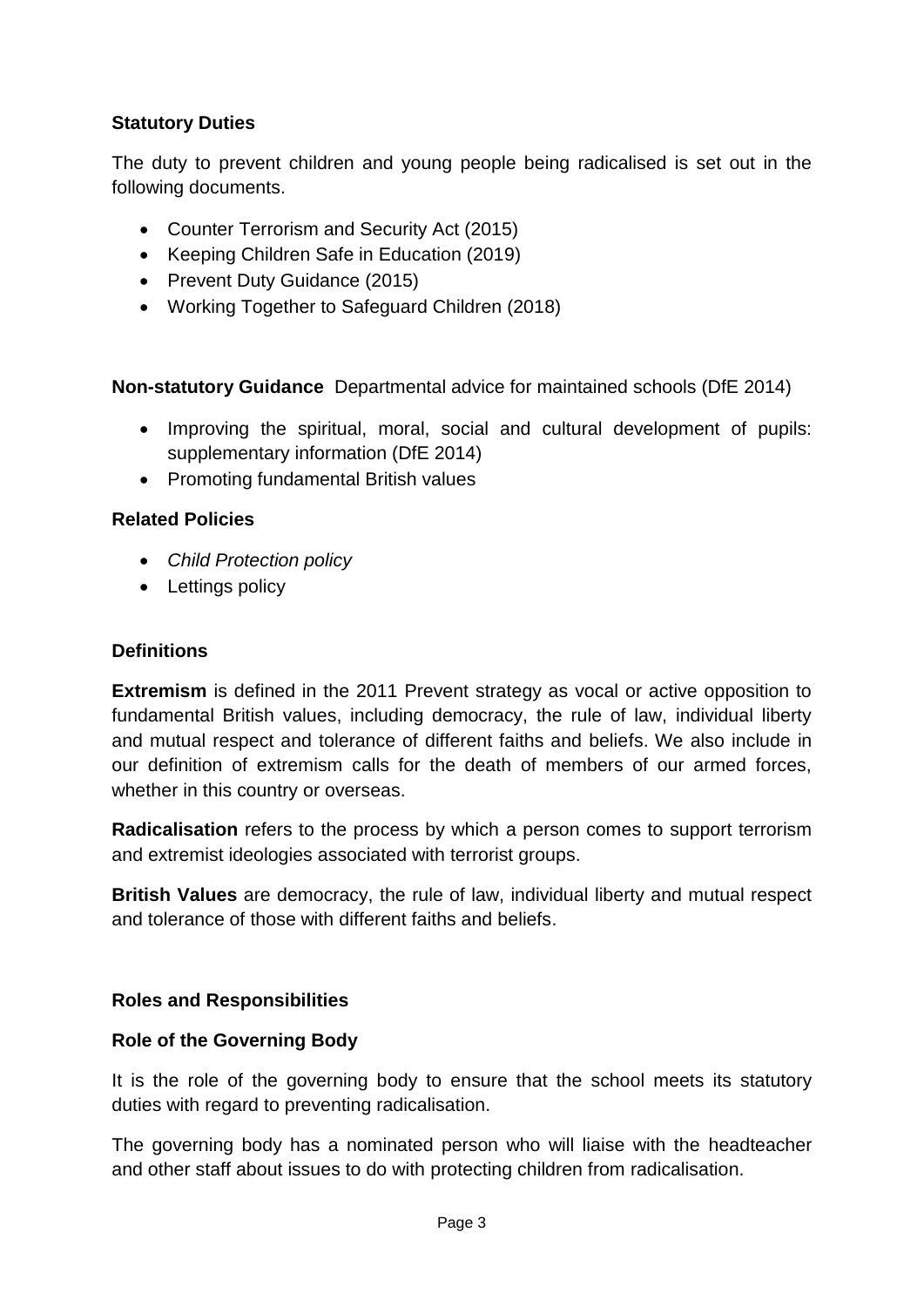# **Role of the Headteacher**

It is the role of the headteacher to:

- ensure that the school and its staff respond to preventing radicalisation on a day-to-day basis,
- ensure that the school's curriculum addresses the issues involved in radicalisation
- ensure that staff conduct is consistent with preventing radicalisation

# **Role of Designated Safeguarding Lead**

It is the role of the designated safeguarding lead to:

- ensure that staff understand the issues of radicalisation, are able to recognise the signs of vulnerability or radicalisation and know how to refer their concerns
- receive safeguarding concerns about children and young people who may be vulnerable to the risk of radicalisation or are showing signs of radicalisation
- make referrals to appropriate agencies with regard to concerns about radicalisation
- liaise with partners, including the local authority and the police
- report to the governing body on these matters
- Carry out risk assessments to assess the role of pupils being drawn into terrorism including support for extremist ideas which are part of terrorist ideology. The DSL will also use regular risk assessments to demonstrate understanding of the risks and how to identify pupils who may be at risk of radicalisation.

## **Role of prevent leads**

- Liaise with police and other external agencies to ensure that this policy is up to date and informed by local intelligence
- Lead update training

## **Curriculum**

We are committed to ensuring that our pupils are offered a broad and balanced curriculum that aims to prepare them for life in modern Britain. We encourage our pupils to be inquisitive learners who are open to new experiences and are tolerant of others.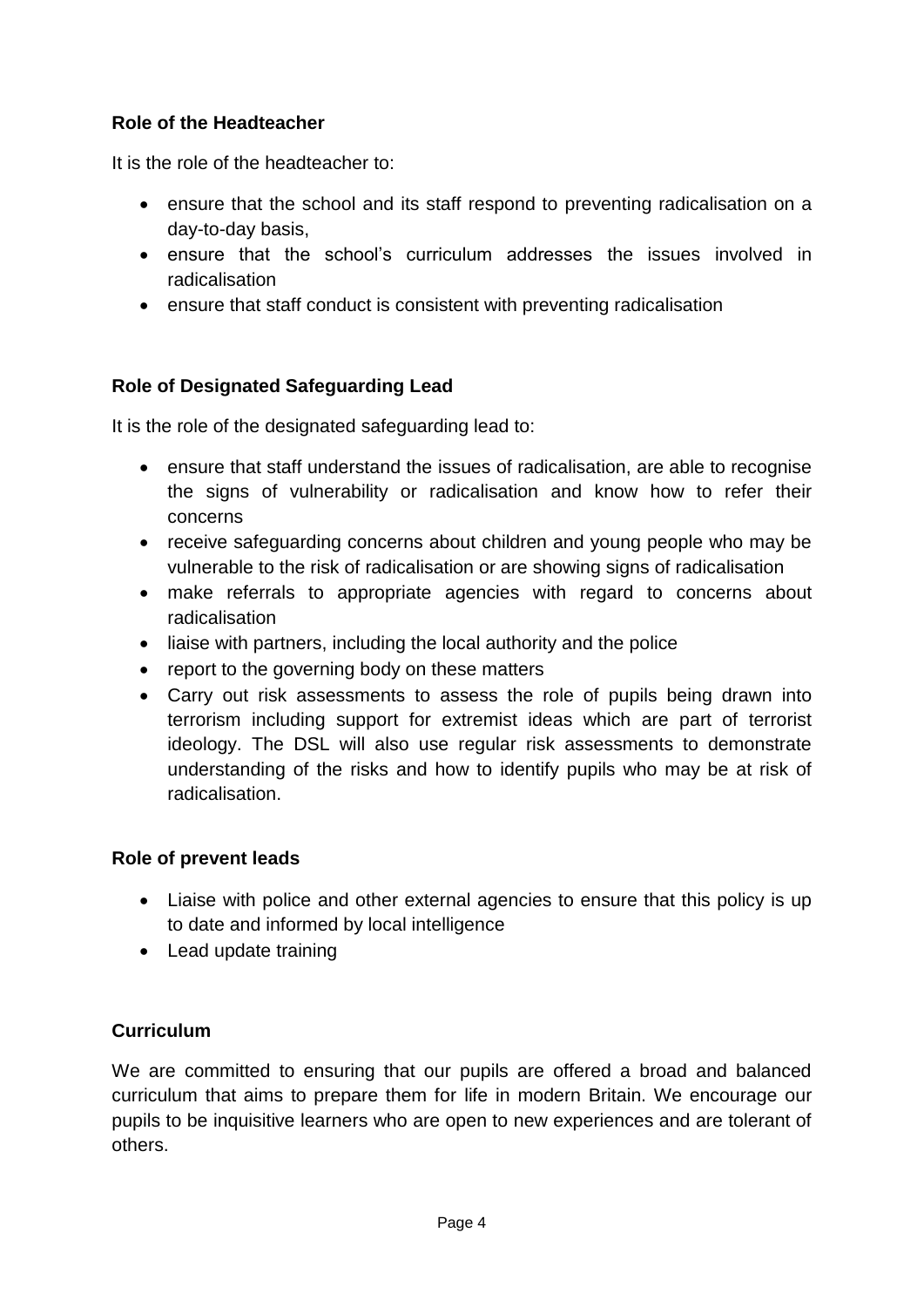On our Rights Respecting journey, pupils are taught that all children across the world have rights. The School's ethos of respect and tolerance for all sets the foundation as children develop into young adults. Children accept that it is OK to be different and to have a different opinion to someone else. The Link Curriculum Priorities that underlay everything that is taught and the way that it is taught at the school helps to foster positive relationships. Children learn to understand and be understood. This is the main way that the school supports the Government PREVENT strategy as quality relationships that build understanding and tolerance reduce the likelihood of extremist behaviour.

A Rights Respecting School is based on principles of equality, dignity, respect, nondiscrimination and participation. For more information please see the link below.

[www.unicef.org.uk/rights-respecting-schools.](http://www.unicef.org.uk/rights-respecting-schools.)

These values support the development of the whole child as a reflective learner within a calm, caring, happy and purposeful atmosphere. Teaching the schools core values alongside the fundamental British Values supports quality teaching and learning, whilst making a positive contribution to the development of a fair, just and civil society.

#### **Internet Safety**

The internet provides children and young people with access to a wide-range of content, some of which is harmful. Extremists use the internet, including social media, to share their messages. The filtering systems used in our school blocks inappropriate content, including extremist content.

We also filter out social media, such as Facebook. Searches and web addresses are monitored and the IT TA will alert senior staff where there are concerns and prevent further access when new sites that are unblocked are found.

Where staff, students or visitors find unblocked extremist content they must report it to a senior member of staff.

We are aware that children and young people have access to unfiltered internet when using their mobile phones and staff are alert to the need for vigilance when pupils are using their phones.

The Acceptable Use of IT Policy (AUP) refers to preventing radicalisation and related extremist content. Pupils and staff are asked to sign the AUP annually to confirm they have understood what is acceptable.

Pupils and staff know how to report internet content that is inappropriate or of concern.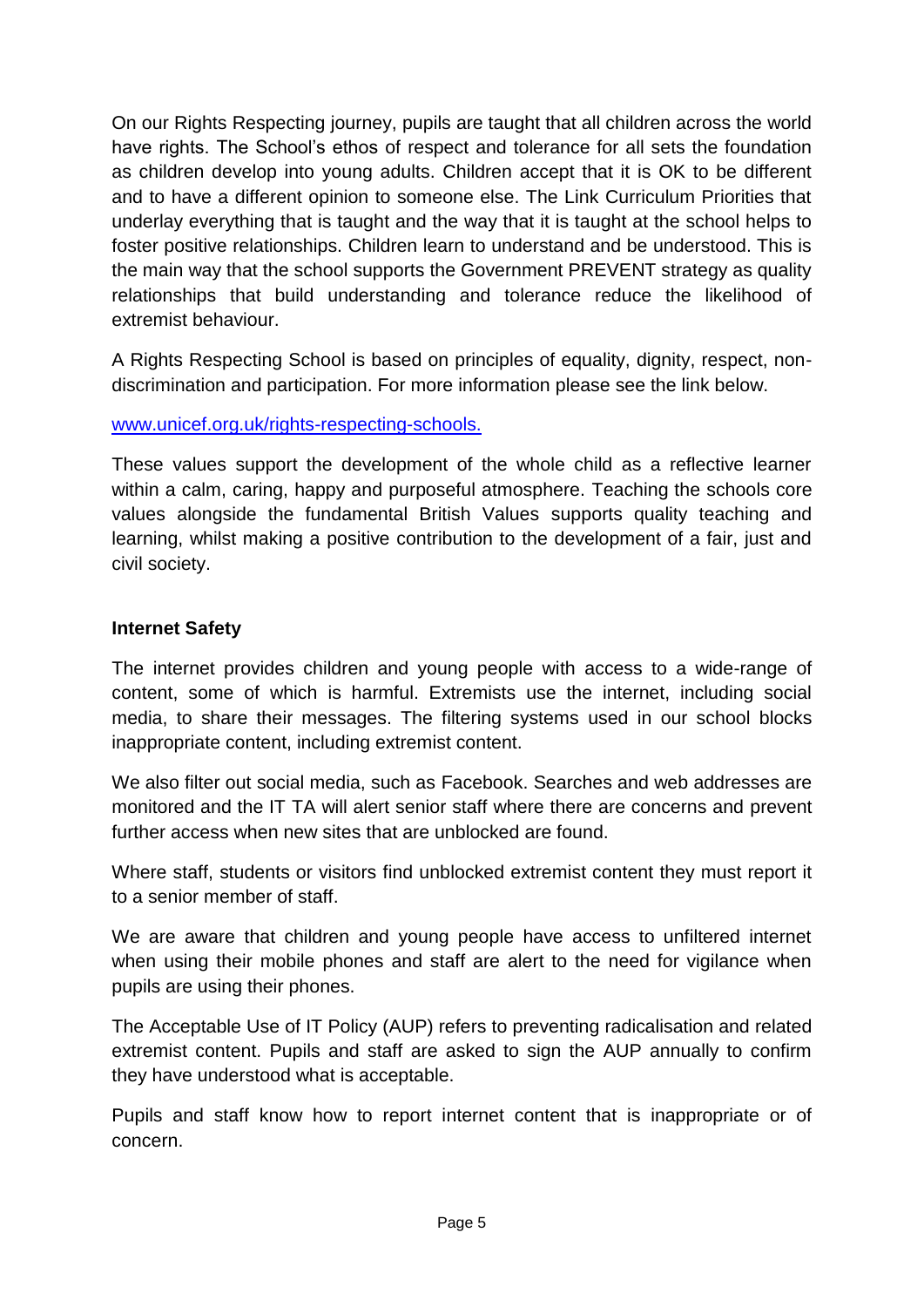# **Staff Training**

Staff will be given training to help them understand the issues of radicalisation, and extremism they will be able to recognise the signs of vulnerability and know how to refer their concerns. This information also forms part of induction safeguarding training.

Staff are required to attend update WRAP training every 3 years. This is provided by the school as part of the school's commitment to safeguarding children in our school.

#### **Safer Recruitment**

We ensure that the staff we appoint to the school are suitable, our recruitment procedures are rigorous, and we follow the statutory guidance published in *Keeping Children Safe in Education (2019).*

Vetting and barring checks are undertaken on relevant people, including governors and volunteers.

#### **Visitors**

Visitors to the school are made aware of our safeguarding and child protection policies on arrival at the school and are given information about what to do if they are concerned about any aspect of child welfare.

Visitors who are invited to speak to pupils will be informed about our preventing extremism policy and relevant vetting checks are undertaken. We undertake due diligence to ensure that visiting speakers are appropriate. Speakers will be supervised at all times and will not be allowed to speak to children with a member of staff being present.

Staff must not invite speakers into school without first obtaining permission from the headteacher.

#### **Hire and Lettings**

The school is vigilant to the possibility that out-of-hours hire of the school premises may be requested by people wishing to run an extremist event. The school does not accept bookings from individuals or organisations that are extremist in their views.

## **Recognising Extremism**

Early indicators of radicalisation or extremism may include:

- showing sympathy for extremist causes
- glorifying violence, especially to other faiths or cultures
- making remarks or comments about being at extremist events or rallies outside school